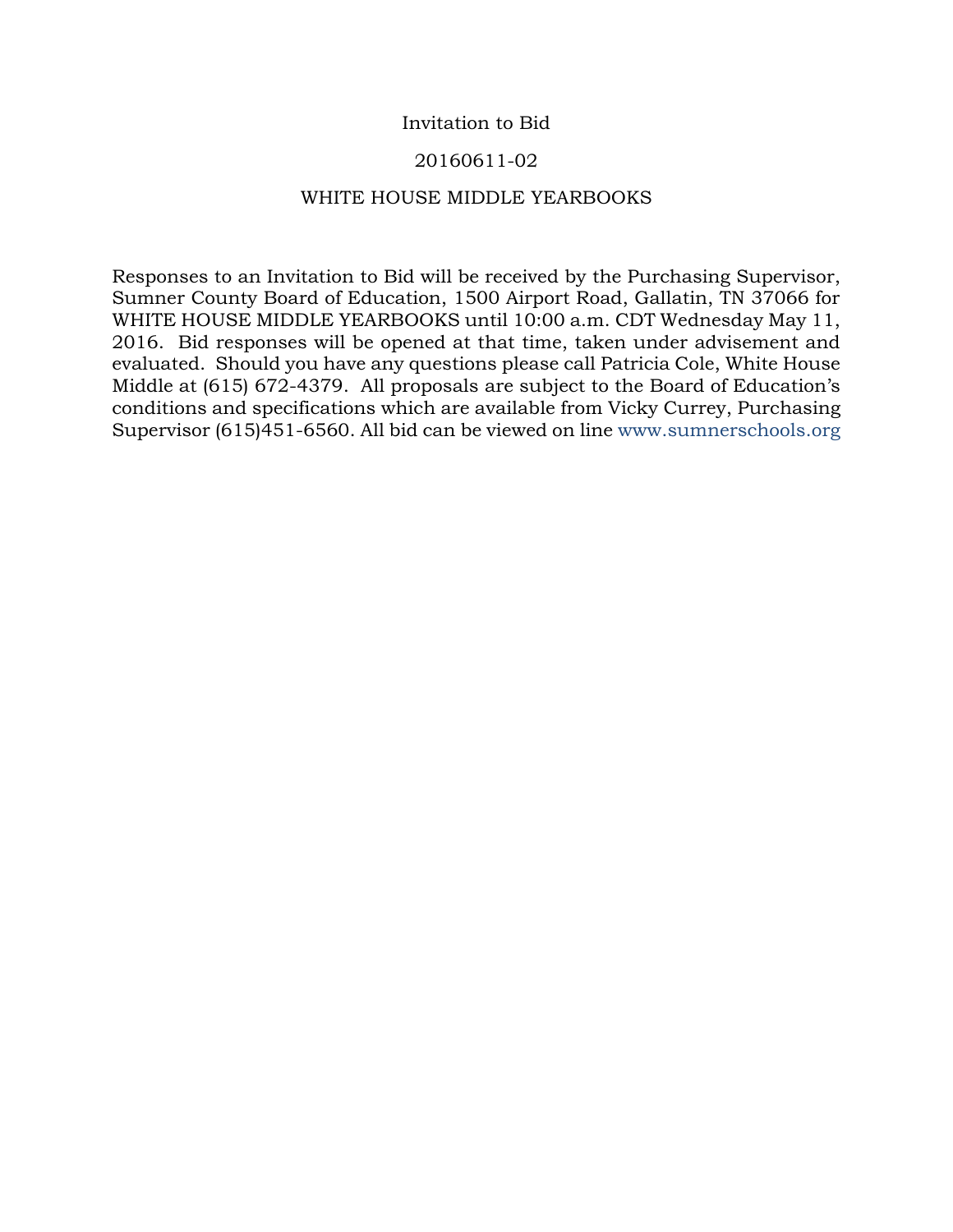#### **NOTICE TO RESPONDENTS**

Responses to an Invitation to Bid will be received by the Purchasing Supervisor in the SUPPORT SERVICE FACILITY CONFERENCE ROOM, Sumner County Board of Education, 1500 Airport Road Gallatin, TN 37066. They will be received until **10:00 A.M. Local Time WEDNESDAY MAY 11, 2016** for **WHITE HOUSE MIDDLE YEARBOOKS**, at which time the responses will be opened, taken under advisement and evaluated. *BIDS WILL BE POSTED ON www.sumnerschools.org*

#### **GENERAL REQUIREMENTS AND CONDITIONS**

-------------------------------------------------------------------------------------------------------------------------------

- 1. The Sumner County Board of Education reserves the right to accept or reject any and/or all responses in whole or in part, and to waive informalities therein.
- 2. Any responses received after the scheduled closing time for the receipt for responses will not be considered.
- 3. If a mistake is discovered after the responses are received, only the Sumner County Board of Education may allow the respondent to withdraw the entire response.
- 4. Partial payments will not be approved unless justification for such payment can be shown. Terms will be net 30 days.
- 5. Payment will not be made until the said **WHITE HOUSE MIDDLE YEARBOOKS** are inspected and approved as meeting all specifications by persons appointed by the Sumner County Board of Education.
- 6. Responses submitted must be in a sealed envelope and marked on the outside as follows: **RESPONSE: WHITE HOUSE MIDDLE YEARBOOKS DEADLINE: 10:00 A.M., WEDNESDAY MAY 11, 2016**
- 7. Facsimile responses will not be considered.
- 8. If a successful bidder violates any terms of their bid, the contract, school board policy or any law they may be disqualified from bidding for a period of two years for minor violations or longer for major violations. Bids from disqualified bidders will not be accepted during the period of disqualification.
- 9. Prices quoted on the response (if any) are to be considered firm and binding until the said **WHITE HOUSE MIDDLE YEARBOOKS** are in the possession of the Sumner County Board of Education.
- 10. No purchase or contract is authorized or valid until the issuance of a Board Purchase Order in accordance with Board Policy. No Board Employee is authorized to purchase equipment, supplies or services prior to the issuance of such a Purchase Order.
- 11. Any deviation from these stated terms, specifications and conditions must be coordinated with and approved in writing by the Purchasing Supervisor, Vicky Currey (615) 451-6560.
- 12. All bids that exceed \$25,000 must have the Company Name, License Number, Expiration Date thereof and License Classification of Contractor listed on outside of sealed envelope. As required by State of Tennessee Code Annotated 62-6-119.
- 13. The awarded bidder will be required to post a performance and payment bond in the amount of 25% of the contract price if it exceeds \$100,000 as stated by State of Tennessee Code Annotated 12-4-201.
- 14. If the project cost in excess of \$25,000 a performance bond must be secured by the requesting party in an amount equal to the market improvement value.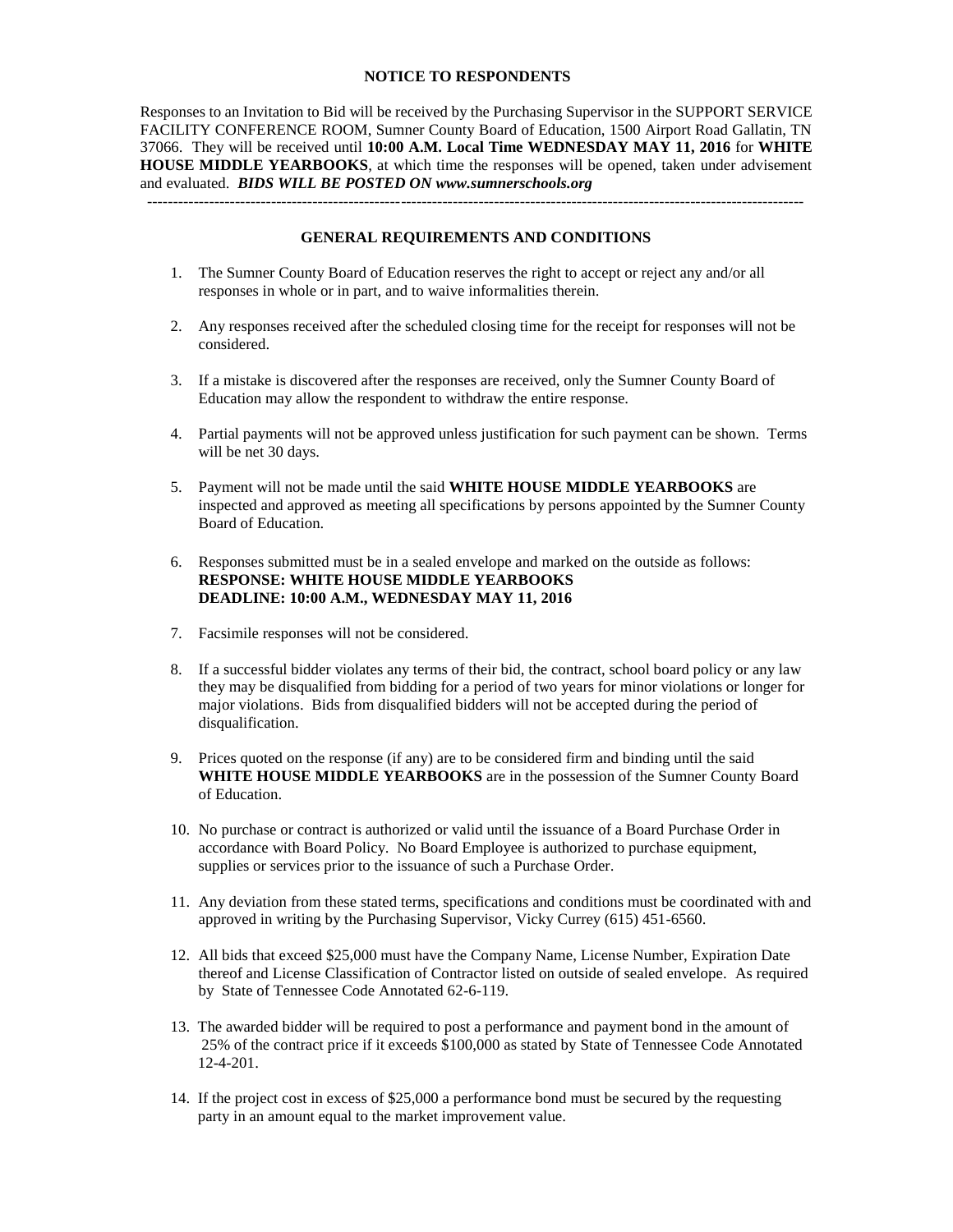# YEARBOOK SPECIFICATIONS White House Middle School 2020 Highway 31W White House, TN 37188

| Term:                 | 1 year contract for school year 2016-2017, with schools option to renew for                        |  |  |
|-----------------------|----------------------------------------------------------------------------------------------------|--|--|
|                       | three more years.                                                                                  |  |  |
| Price Increase:       | Guaranteed not to increase by more than 2% per year                                                |  |  |
| Book/Trim size:       | 7 % (not more than 8) x 10 % inches                                                                |  |  |
| Pages:                | 68 (all full color)                                                                                |  |  |
| Copies:               | 450, exact # of copies to be determined by date of submission                                      |  |  |
| Paper Stock:          | 80# gloss enamel                                                                                   |  |  |
| Cover:                | Hard cover, Custom Litho, Process color                                                            |  |  |
| Front/End sheet:      | Snow White 280, no printing                                                                        |  |  |
| Yearbook              | -Yearbook built online                                                                             |  |  |
| Development           | -Self-contained software (no software or site license needed!)                                     |  |  |
| Program:              | -Secure website can be accessed with a password from any computer                                  |  |  |
|                       | -Permits custom designed layouts                                                                   |  |  |
|                       | -Provides professionally-designed layout, clip-art, and background options                         |  |  |
| Training:             | -On-site training for staff as needed                                                              |  |  |
| Support:              | -A primary, experienced, local representative as needed in person, via phone or                    |  |  |
|                       | email.                                                                                             |  |  |
|                       | -Custom care center also available to provide support as needed.                                   |  |  |
| Photo Submission:     | -Direct upload at school for digital images.                                                       |  |  |
|                       | -submission via CD                                                                                 |  |  |
|                       |                                                                                                    |  |  |
|                       | -Company scanning of any hard copy images                                                          |  |  |
| Proofs:               | -Unlimited/ online/ PDF proofing                                                                   |  |  |
| Marketing:            | -Direct market to parents.                                                                         |  |  |
|                       | -Online tracking system.                                                                           |  |  |
|                       | -Customer care center also available to provide support as needed.                                 |  |  |
| Shipping:             | -Books are to be boxed with not more than 40 per box.                                              |  |  |
|                       | Delivery to school by May 1st                                                                      |  |  |
|                       |                                                                                                    |  |  |
|                       | -Vendor's bid response should include submission lead time required to meet<br>this delivery date. |  |  |
| Cost:                 | -Includes all charges: book production and shipping & handling for delivery to                     |  |  |
|                       | school                                                                                             |  |  |
| <b>School Account</b> | All payments from the vendor to the school must be received by the first week                      |  |  |
| Resolution            | of June.                                                                                           |  |  |